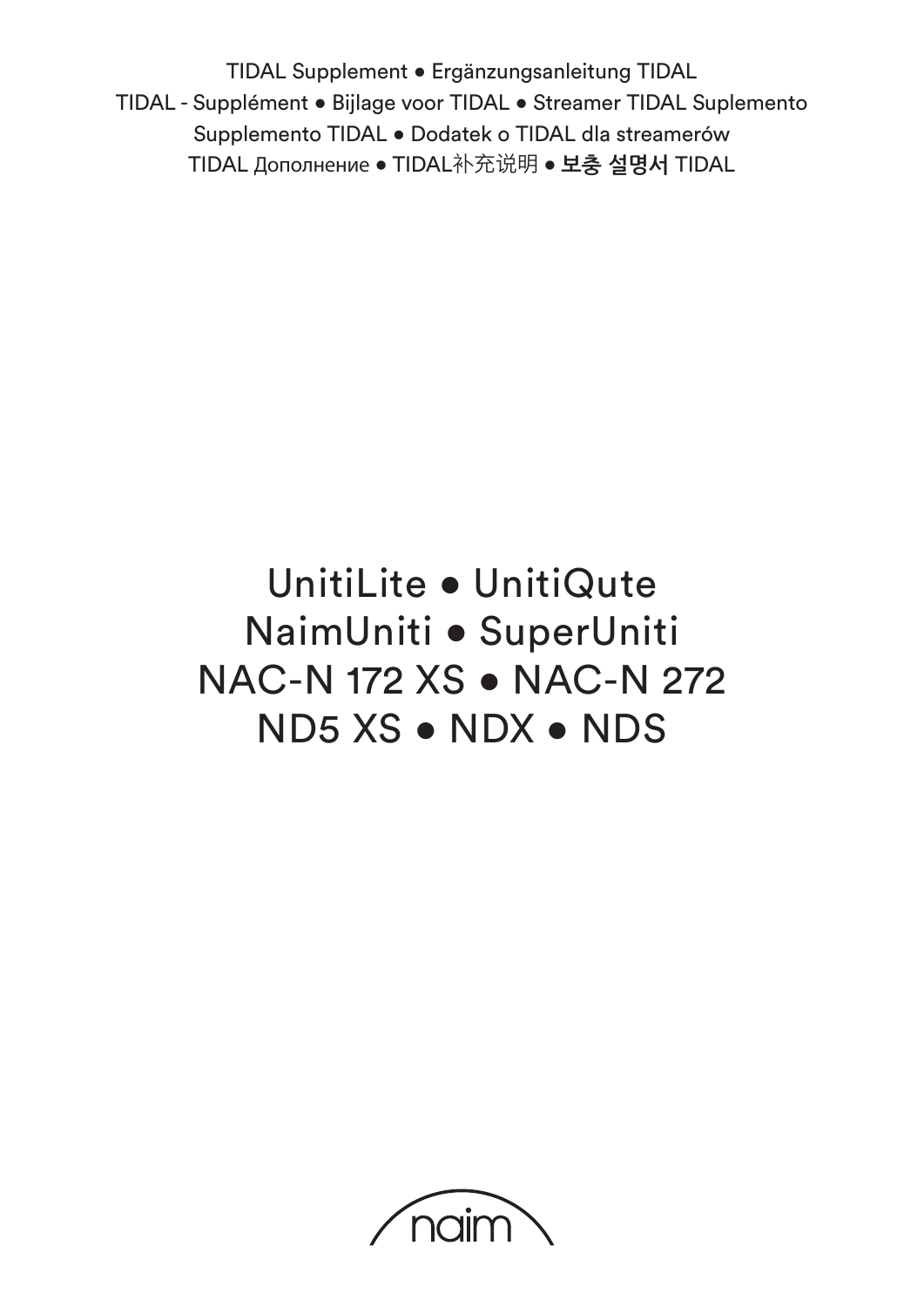# Streamer TIDAL Supplement – English

#### 1. Introduction

This supplement describes the TIDAL feature incorporated in version 4.4.00 of the Naim streamer product family operating firmware. The TIDAL feature enables users to play TIDAL audio streams via a Naim streamer under the control of the Naim App.

Products included in the streamer family are: UnitiLite, UnitiQute, UnitiQute 2, NaimUniti, NaimUniti 2, SuperUniti, NAC-N 172 XS, NAC-N 272, ND5 XS, NDX and NDS.

Units running firmware versions earlier than 4.4.00 do not include TIDAL. For information on updating streamer firmware contact your local Naim retailer or distributor, or visit: www.naimaudio.com/updates.

TIDAL streaming requires a TIDAL subscription. For more information visit: www.TIDAL.com

Note: TIDAL is not available in all countries. For a list of availability by country visit the support pages at: https://support.tidal.com

# 2. The TIDAL function

TIDAL account access, browsing and playback control is fully integrated into the Naim App. With its TIDAL input enabled, a streamer in receipt of a TIDAL stream will automatically select its TIDAL input and play the stream. The audio programme will display on the streamer front panel and on the Naim App. Playback can be controlled using the streamer remote control handset, its front panel controls or the Naim App.

To play a TIDAL stream, open the Naim App, select the TIDAL input and login to your TIDAL account, and select the programme material to play.

# 3. Configuring the TIDAL input

The TIDAL input can be configured via the streamer Setup > Inputs > TIDAL menu. The following parameters can be configured.

| Parameter   | Options                                                                                                                                            |
|-------------|----------------------------------------------------------------------------------------------------------------------------------------------------|
| Enabled:    | Yes / No. Switches the TIDAL input on or off<br>and displays or hides any associated menus.                                                        |
| Name:       | Enables user specified names to be attached<br>the input. Use the streamer handset or Naim<br>App to enter text.                                   |
| Input Trim: | Enables the level of the TIDAL input to be<br>adjusted. Adjust using the handset $\blacktriangleright$ or $\blacktriangle$<br>keys.                |
|             | Play Bitrate: Normal / High / HiFi. Enables the TIDAL<br>stream data rate to be selected to suit internet<br>connection bandwidth. Normal bitrate: |

96kbps AAC format. High bitrate: 320kbps AAC format. HiFi bitrate: 16 bit 44.1kHz FLAC format.



Note: All Naim streamer products can be updated to firmware version 4.4.00, however TIDAL can only be enabled on those that are also 24bit/192kHz capable. These streamers are identified by displaying 3DXXXXX in the "BC SW" line of their System Status screen (Setup > Factory Settings > System Status).

Streamers that display 1AXXXXX, 2AXXXXX or 2DXXXXX in the BC SW line of their System Status screen must be hardware updated in order to enable TIDAL with firmware version 4.4.00. Contact your local Naim retailer or distributor for information on streamer updates.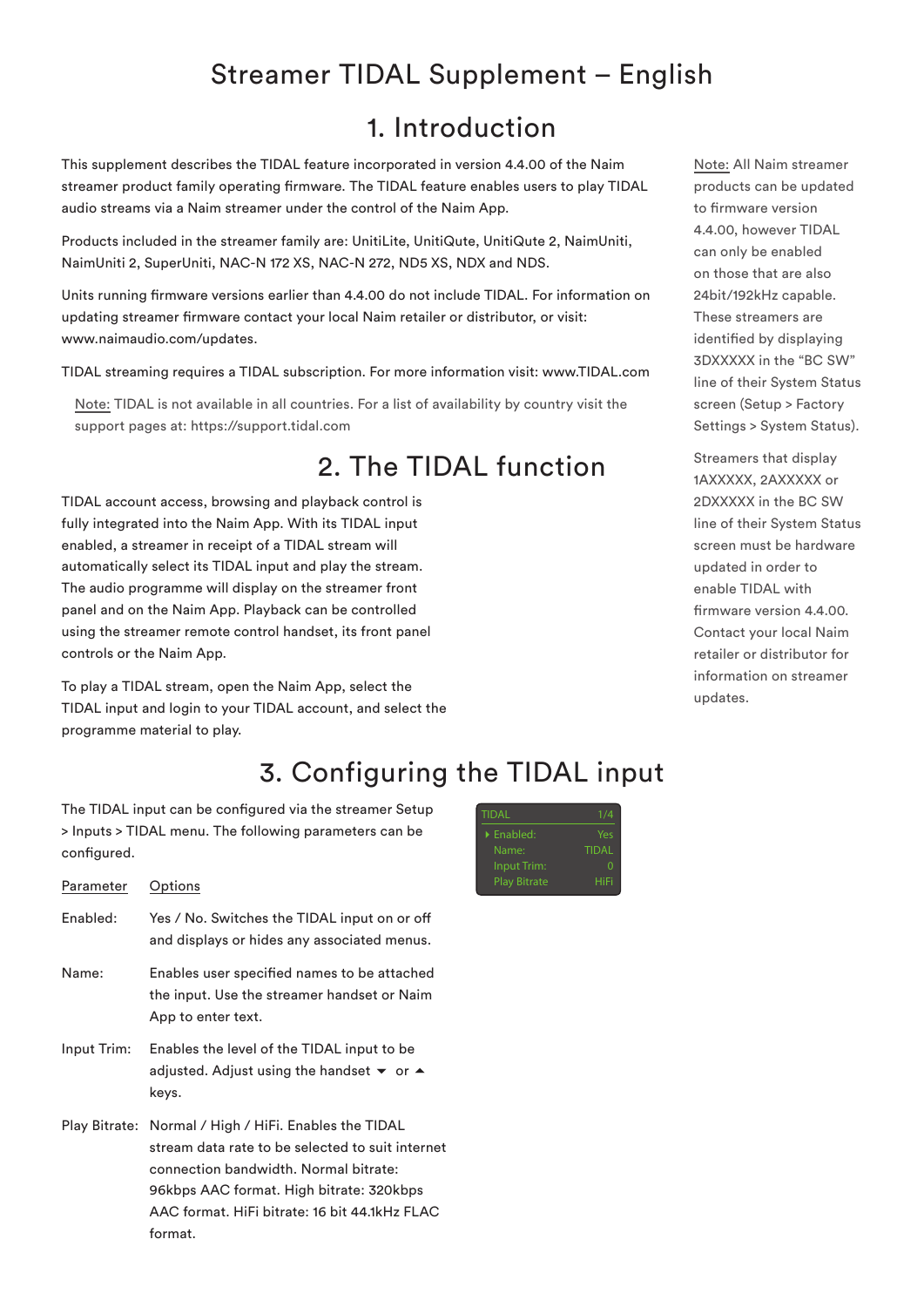# Ergänzungsanleitung TIDAL – Deutsch

#### 1. Einleitung

Diese Anleitung beschreibt die Funktion TIDAL, die mit Version 4.4.00 der Firmware für Naim-Streaming-Produkte eingeführt wurde. Die Funktion ermöglicht es, über ein Naim-Streaming-Produkt, das mit der Naim-App gesteuert wird, TIDAL-Audiostreams abzuspielen.

Das Sortiment von Naim umfasst folgende Streaming-Produkte: UnitiLite, UnitiQute, UnitiQute 2, NaimUniti, NaimUniti 2, SuperUniti, NAC-N 172 XS, NAC-N 272, ND5 XS, NDX und NDS.

Geräte mit älterer Firmware (vor Version 4.4.00) bieten kein TIDAL. Informationen zu Firmware-Updates für Streaming-Produkte erhalten Sie von Ihrem Naim-Händler oder der zuständigen Vertriebsgesellschaft. Unter www.naimaudio.com/updates finden Sie eine Übersicht über verfügbare Updates.

Voraussetzung für die Nutzung von TIDAL ist ein TIDAL-Abonnement. Weitere Informationen finden Sie unter www.tidal.com

Hinweis: TIDAL ist nicht in allen Ländern verfügbar. Eine Liste der Länder, in denen der Dienst verfügbar ist, finden Sie auf den Supportseiten unter https://support.tidal.com

# 2. Die Funktion TIDAL

Der Zugriff auf TIDAL-Account-Daten und das TIDAL-Musikverzeichnis sowie die Steuerung der Wiedergabe sind voll in die Naim-App integriert. Wenn der Eingang TIDAL eines Streaming-Produkts aktiviert ist und das Produkt über die Naim-App einen Audiostream von TIDAL empfängt, schaltet es automatisch auf den Eingang TIDAL und spielt den Stream ab. Informationen zum TIDAL-Stream werden sowohl im Display des Produkts als auch in der Naim-App angezeigt. Die Wiedergabe kann über die Naim-App, die Fernbedienung oder (wo vorhanden) die Fronttasten gesteuert werden.

Um einen TIDAL-Stream abzuspielen, starten Sie die Naim-App, wählen Sie den Eingang TIDAL und dann das gewünschte Programmmaterial.

Hinweis: Die Firmware-Version 4.4.00 kann auf allen Naim-Streaming-Produkten installiert werden; TIDAL lässt sich jedoch nur auf Geräten aktivieren, die 24-Bit/192-kHz-fähig sind. Produkte, die diese Voraussetzung erfüllen, zeigen im Menü Setup > Werkseinstellungen > Systemstatus in der Zeile BC SW die Versionsnummer 3DXXXXX an.

Produkte mit der Versionsnummer 1AXXXXX, 2AXXXXX oder 2DXXXXX benötigen für die Nutzung von TIDAL mit Firmware 4.4.00 ein Hardware-Upgrade. Informationen hierzu erhalten Sie von Ihrem Naim-Händler oder der zuständigen Vertriebsgesellschaft.

# 3. Eingang TIDAL konfigurieren

Der Eingang TIDAL kann über das Menü Setup > Eingänge > TIDAL konfiguriert werden.

| Parameter  | Optionen                                                                                                         |
|------------|------------------------------------------------------------------------------------------------------------------|
| Aktiviert: | Ja/Nein. Schaltet den Eingang und alle mit<br>ihm verbundenen Menüs ein bzw. aus.                                |
| Name:      | Ermöglicht die Umbenennung des Eingangs.<br>Den Namen geben Sie über die Fernbedienung<br>oder die Naim-App ein. |
| Lautst.    |                                                                                                                  |
| anpassen:  | Hier kann der Pegel des Eingangs angepasst<br>werden. Die Einstellung nehmen Sie mit den                         |

Tasten  $\blacktriangleright$  und  $\blacktriangle$  der Fernbedienung vor.



Bitrate: Standard/Hoch/Hifi. Ermöglicht die Anpassung der Datenrate des TIDAL-Streams an die Bandbreite des Internetzugangs. Standard entspricht 96 kbit/s (Format AAC), Hoch 320 kbit/s (Format AAC) und Hifi 16 Bit/44,1 kHz (Format FLAC).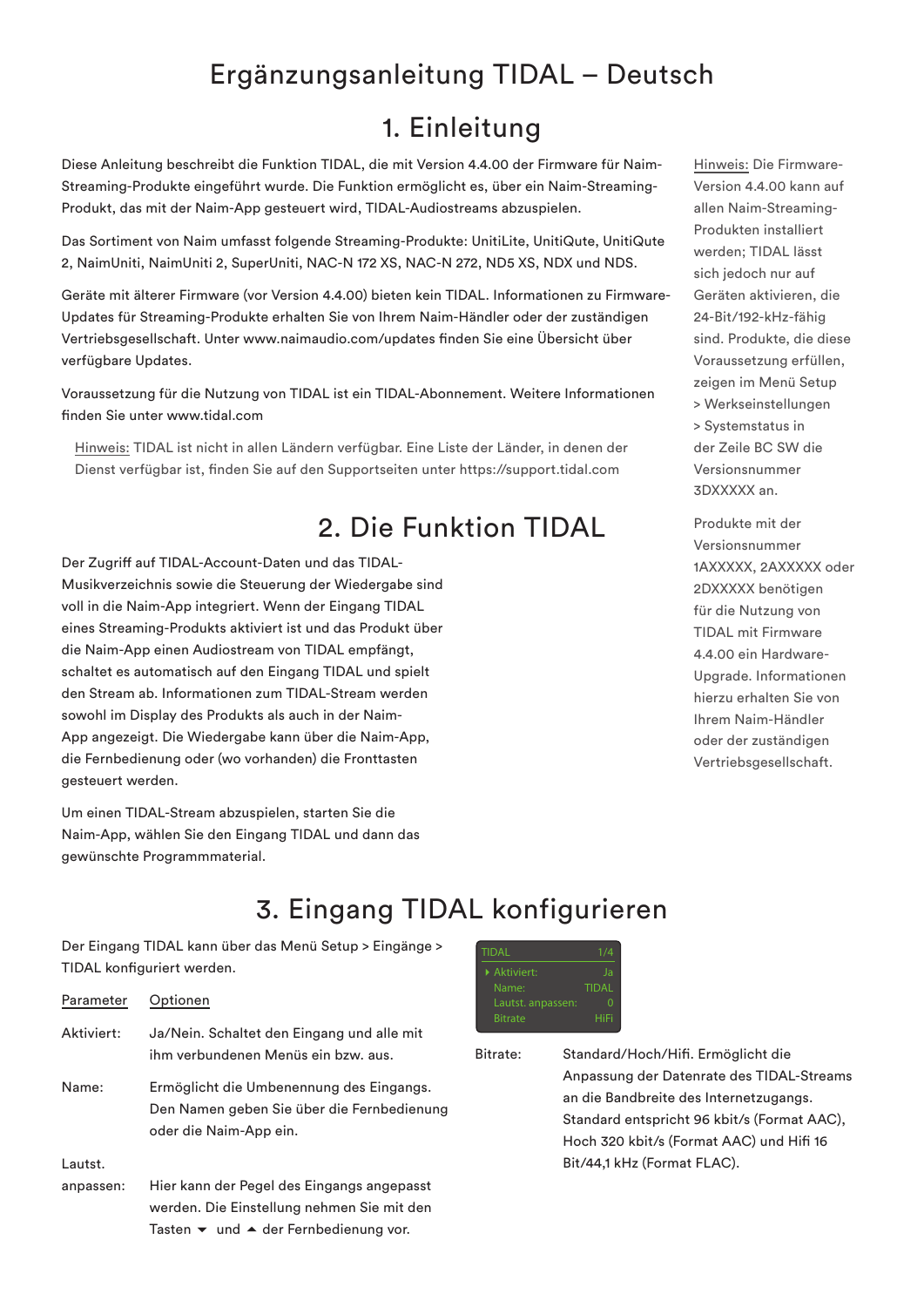# Supplément TIDAL streamers – Français

### 1. Introduction

Ce supplément décrit la fonction TIDAL intégrée dans la version 4.4.00 du firmware utilisé sur la gamme de streamers de Naim. La fonction TIDAL permet aux utilisateurs de lire des flux de streaming audio TIDAL via un streamer Naim, en le contrôlant depuis l'application Naim.

Les produits qui font partie de cette gamme de streamers sont : UnitiLite, UnitiQute, UnitiQute 2, NaimUniti, NaimUniti 2, SuperUniti, NAC-N 172 XS, NAC-N 272, ND5 XS, NDX et NDS.

Les appareils exécutant un firmware antérieur à la version 4.4.00 ne disposent pas de la fonction TIDAL. Pour en savoir plus sur la mise à jour du firmware de votre streamer, contactez votre revendeur local ou distributeur Naim, ou visitez : www.naimaudio.com/updates.

Pour la lecture en streaming TIDAL, un abonnement TIDAL est nécessaire. Pour plus d'informations, consultez le site : www.TIDAL.com

Remarque : TIDAL n'est pas disponible dans tous les pays. Pour voir la liste des disponibilités en fonction des pays, veuillez vous reporter aux pages d'assistance à l'adresse https://support.tidal.com

# 2. La fonction TIDAL

Le contrôle de lecture, de la navigation et de l'accès au compte TIDAL est entièrement intégré dans l'application Naim. Lorsque son entrée TIDAL est activée, un streamer recevant un flux de streaming TIDAL sélectionnera automatiquement son entrée TIDAL pour lire le flux. Le programme audio s'affichera alors sur la façade du streamer et au niveau de l'application Naim. La lecture peut être contrôlée avec la télécommande du streamer, ses commandes en façade ou l'application Naim.

Pour lire un flux de streaming TIDAL, ouvrez l'application Naim, sélectionnez l'entrée TIDAL, connectez-vous à votre compte TIDAL et choisissez le programme à lire.

Remarque : Tous les streamers Naim peuvent être mis à jour pour passer à la version 4.4.00 du firmware. Cependant, TIDAL ne peut être activé que sur les streamers compatibles 24 bits/192 kHz. Ces streamers sont identifiés par l'affichage de « 3DXXXXX » dans la ligne « BC SW » de leur écran Statut Système (Réglage>Réglages usine>Statut système).

Pour les streamers indiquant 1AXXXXX. 2AXXXXX ou 2DXXXXX au niveau de la ligne « BC SW » de l'écran Statut Système, il faut réaliser une mise à jour matérielle pour pouvoir activer TIDAL avec la version firmware 4.4.00. Contactez votre revendeur local ou votre distributeur Naim pour plus d'informations sur les mises à jour des streamers.

# 3. Configuration de l'entrée TIDAL

L'entrée TIDAL peut être configurée via le menu Réglage > Entrées > TIDAL du streamer. Les paramètres pouvant être configurés sont les suivants.

| Paramètre | Options                                                                                                                                                                                                 |
|-----------|---------------------------------------------------------------------------------------------------------------------------------------------------------------------------------------------------------|
| Activé :  | Oui / Non. Allume ou éteint l'entrée TIDAL et<br>affiche ou cache tout menu qui y est associé.                                                                                                          |
| Nom :     | Permet d'attribuer à l'entrée à des noms<br>spécifiés par l'utilisateur. Utilisez la<br>the contract of the contract of the contract of the contract of the contract of the contract of the contract of |

télécommande du streamer ou l'application Naim pour saisir le texte.

#### Ajustement

vol : Permet d'ajuster le niveau de l'entrée TIDAL. L'ajustement s'effectue avec la touche  $\bullet$  ou 5 de la télécommande.



#### Débit de

lecture : Débit de lecture : Normal / Haut / HiFi. Permet de sélectionner le débit de lecture TIDAL en fonction de la bande passante de connexion à Internet. Débit normal : format AAC 96 kbits/s. Haut débit : format AAC 320 kbits/s. Débit HiFi : Format FLAC 16 bits 44,1 kHz.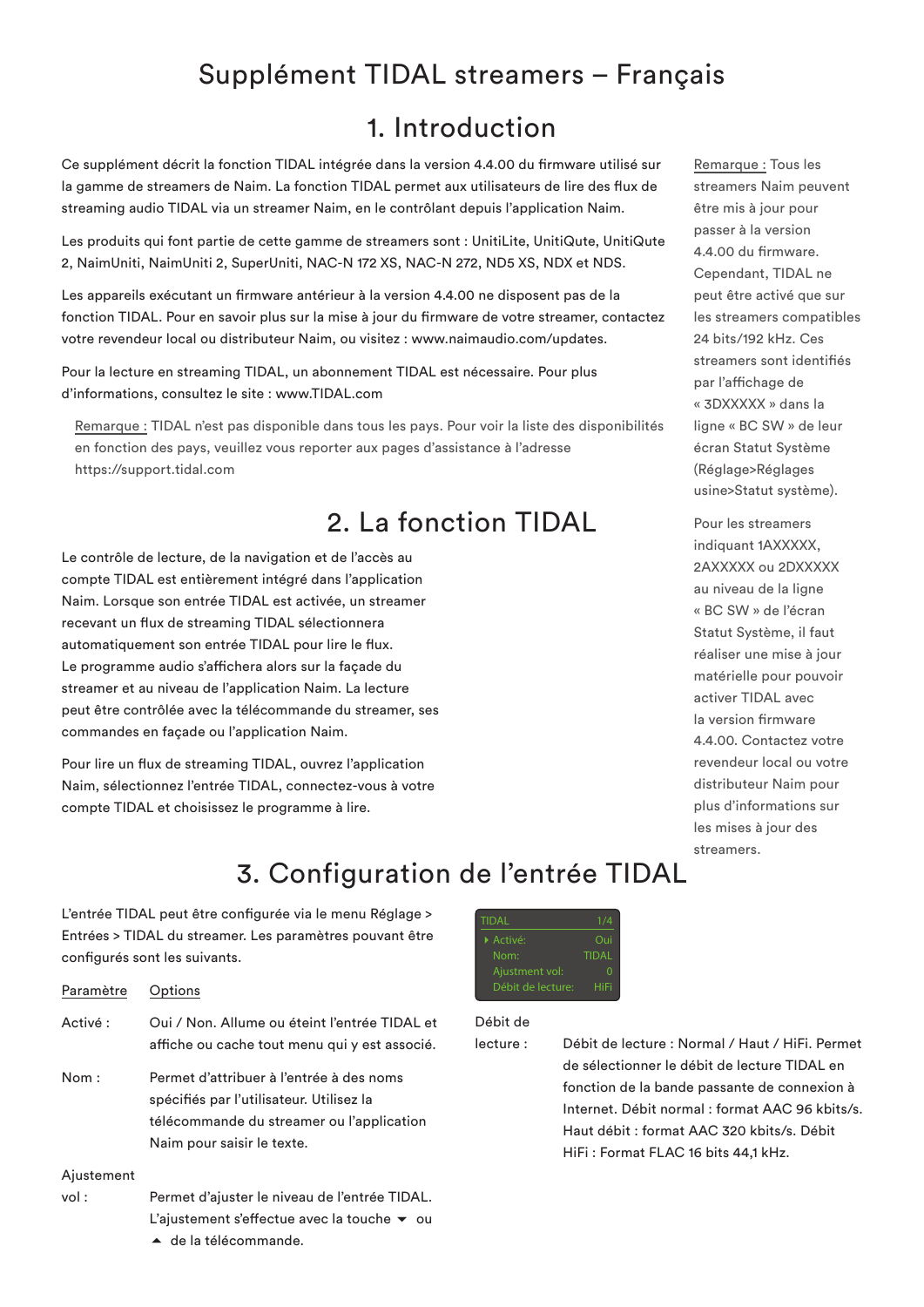### Bijlage voor TIDAL-streamer – Nederlands

#### 1. Inleiding

Deze bijlage beschrijft de TIDAL-functie die is ingebouwd in versie 4.4.00 van de firmware voor het streamerassortiment van Naim. Met de TIDAL-functie kunnen gebruikers TIDAL audio streams afspelen via een Naim-streamer onder de controle van de Naim-app.

Dit streamerassortiment omvat de volgende producten: UnitiLite, UnitiQute, UnitiQute 2, NaimUniti, NaimUniti 2, SuperUniti, NAC-N 172 XS, NAC-N 272, ND5 XS, NDX en NDS.

Apparaten met een firmwareversie ouder dan 4.4.00 bieden geen ondersteuning voor TIDAL. Voor informatie over het updaten van de streamerfirmware kunt u contact opnemen met uw plaatselijke Naim-leverancier of -distributeur, of gaat u naar: www.naimaudio.com/updates.

TIDAL-streaming vereist een abonnement op TIDAL. Ga voor meer informatie naar: www. TIDAL.com.

Opmerking: TIDAL is niet in alle landen beschikbaar. Kijk voor een lijst van beschikbare landen op de supportpagina's van https://support.tidal.com.

# 2. De TIDAL-functie

Toegang tot TIDAL-accounts, browsen en afspelen is volledig geïntegreerd in de Naim-app. Wanneer de TIDALingang is geactiveerd en de streamer een TIDAL-stream ontvangt, wordt de TIDAL-ingang automatisch geselecteerd en wordt de stream via die ingang afgespeeld. Het muziekprogramma wordt zowel op het voorpaneel van de streamer als in de Naim-app weergegeven. Het afspelen kan worden geregeld met gebruik van de afstandsbediening of de bedieningselementen op het voorpaneel van de streamer, of met de Naim-app.

Het afspelen van een TIDAL-stream gaat als volgt: open de Naim-app, selecteer de TIDAL-ingang, login op uw TIDALaccount en selecteer het gewenste programmamateriaal.

Opmerking: Alle streamerproducten van Naim kunnen worden opgewaardeerd naar firmwareversie 4.4.00, maar TIDAL kan alleen worden gebruikt op apparaten die met een audiokwaliteit van 24 bits/192 kHz overweg kunnen. U herkent deze streamers aan '3DXXXXX' in de regel 'BC SW' van het scherm Systeemstatus (Instellingen > Fabrieksinstellingen> Systeemstatus).

Streamers die '1AXXXXX', '2AXXXXX' of '2DXXXXX' weergeven in de regel 'BC SW' van het scherm Systeemstatus vereisen een hardwareupdate om TIDAL met firmwareversie 4.4.00 te gebruiken. Vraag uw Naim-leverancier of -distributeur om meer informatie over streamerupdates.

# 3. De TIDAL-ingang configureren

De TIDAL-ingang kan worden geconfigureerd via het menu Instellingen > Ingangen> TIDAL van de streamer. U kunt de volgende parameters configureren.

| Parameter | Opties                                                                                                        |
|-----------|---------------------------------------------------------------------------------------------------------------|
|           | Ingeschakeld: Ja / Nee. Schakelt de TIDAL-ingang in en<br>uit en toont of verbergt de bijbehorende<br>menu's. |
| Naam:     | Hiermee kan de gebruiker de ingang een                                                                        |

naam geven. Gebruik de toetsen op de afstandsbediening van de streamer of de Naim-app om tekst in te voeren.



#### Input

| aanpassen: | Hiermee kunt u het niveau van de TIDAL-<br>ingang aanpassen. Stel dit af met de toetsen<br>$\bullet$ of $\bullet$ van de afstandsbediening.                                                                                                                                    |
|------------|--------------------------------------------------------------------------------------------------------------------------------------------------------------------------------------------------------------------------------------------------------------------------------|
| Bitrate:   | Normaal / Hoog / Hifi. Hier kunt u de<br>overdrachtssnelheid van de TIDAL-stream<br>aanpassen aan de bandbreedte van uw<br>internetverbinding. Normale bitrate: 96<br>kbps AAC-formaat. Hoge bitrate: 320 kbps<br>AAC-formaat. Hifi bitrate: 16 bits 44.1 kHz<br>FLAC-formaat. |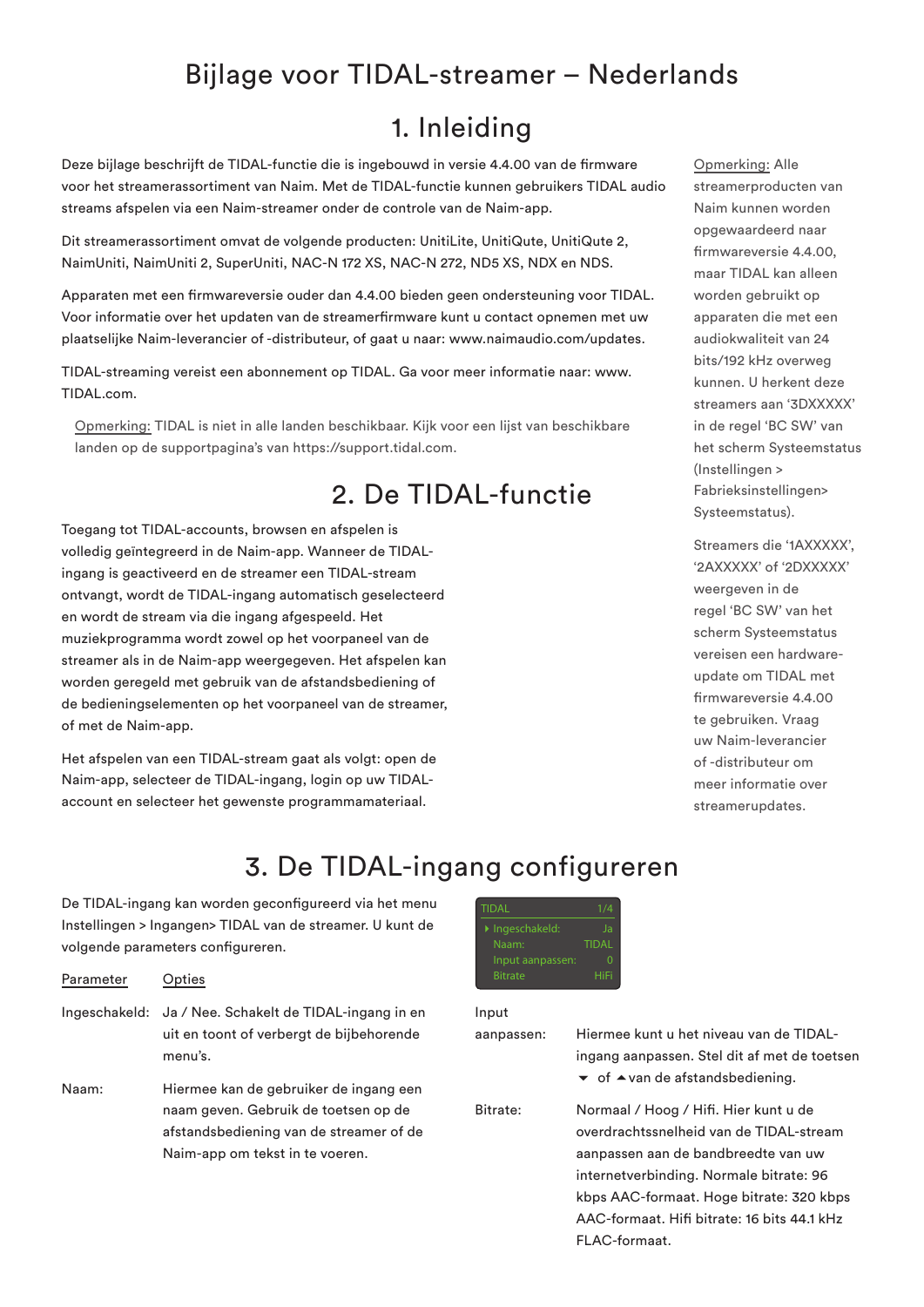# Suplemento al transmisor TIDAL – Español

#### 1. Introducción

Este suplemento describe la función TIDAL incorporada en la versión 4.4.00 del firmware de funcionamiento para la familia de productos de transmisión de audio Naim. La función TIDAL permite a los usuarios reproducir transmisiones de audio TIDAL a través de un transmisor bajo el control de la aplicación de Naim.

Los productos incluidos en la familia de productos de transmisión de audio son: UnitiLite, UnitiQute, UnitiQute 2, NaimUniti, NaimUniti 2, SuperUniti, NAC-N 172 XS, NAC-N 272, ND5 XS, NDX y NDS.

Las unidades con versiones de firmware anteriores a la 4.4.00 no incluyen TIDAL. Para obtener información sobre la actualización de firmware de los productos de transmisión de audio, póngase en contacto con su vendedor o distribuidor local Naim, o visite: www.naimaudio.com/updates.

La transmisión de audio de TIDAL precisa una suscripción a TIDAL. Para más información, visite www.TIDAL.com

Nota: TIDAL no está disponible en todos los países. Para obtener una lista de la disponibilidad por países, visite las páginas de asistencia https://support.tidal.com

# 2. La función TIDAL

El acceso a la cuenta TIDAL, la exploración y el control de la reproducción están totalmente integrados en la aplicación de Naim. Con la entrada TIDAL activada, un transmisor que reciba una transmisión TIDAL seleccionará automáticamente su entrada TIDAL y reproducirá la transmisión. El programa de audio se mostrará en el panel frontal del transmisor y en la aplicación de Naim. La reproducción se puede controlar mediante el mando a distancia del transmisor, los controles del panel frontal o la aplicación de Naim.

Para reproducir una transmisión TIDAL, abra la aplicación de Naim, seleccione la entrada TIDAL, inicie sesión en su cuenta TIDAL y seleccione el material del programa que quiera reproducir.

# 3. Configuración de la entrada TIDAL

La entrada TIDAL se puede configurar a través el menú del transmisor Setup (Configuración) > Inputs (Entradas) > TIDAL. Se pueden configurar los siguientes parámetros.

| Opciones                                                                                                                                                                 |
|--------------------------------------------------------------------------------------------------------------------------------------------------------------------------|
| Sí / No. Activa o desactiva la entrada TIDAL y<br>visualiza o esconde cualquier menú asociado.                                                                           |
| Permite adjuntar a la entrada nombres<br>especificados para el usuario. Utilice el mando<br>a distancia del transmisor o la aplicación de<br>Naim para introducir texto. |
|                                                                                                                                                                          |
| Permite ajustar el nivel de entrada TIDAL.<br>Ajústelo utilizando las teclas $\bullet$ o $\bullet$ del                                                                   |
|                                                                                                                                                                          |

mando a distancia.



#### Reproducir

Bitrate: Normal / Alto / Alta fidelidad. Permite seleccionar la frecuencia de datos de la transmisión TIDAL en función del ancho de banda de la conexión a Internet. Velocidad de transmisión de bits normal: 96 kbps formato AAC. Velocidad de transmisión de bits alta: 320 kbps formato AAC. Velocidad de transmisión de bits de alta fidelidad: 16 bit 44,1 kHz formato FLAC.

Nota: Todos los productos de transmisión de audio Naim pueden ser actualizados a la versión 4.4.00; sin embargo, TIDAL solo puede habilitarse en aquellos que tienen una capacidad de 24 bit / 192 kHz. Estos productos de transmisión de audio se identifican mediante la visualización de 3DXXXXX en la línea "BC SW" de la pantalla System Status (Estado del sistema) (Setup (Configuración) > Factory Settings (Ajustes de fábrica) > System Status (Estado del sistema)).

Los productos de transmisión de audio que muestran 1AXXXXX. 2AXXXXX o 2DXXXXX en la línea BC SW de su pantalla de Estado del Sistema deben actualizar el hardware para habilitar TIDAL con la versión de firmware 4.4.00. Póngase en contacto con su vendedor o distribuidor local Naim para obtener información sobre actualizaciones de los productos de transmisión de audio.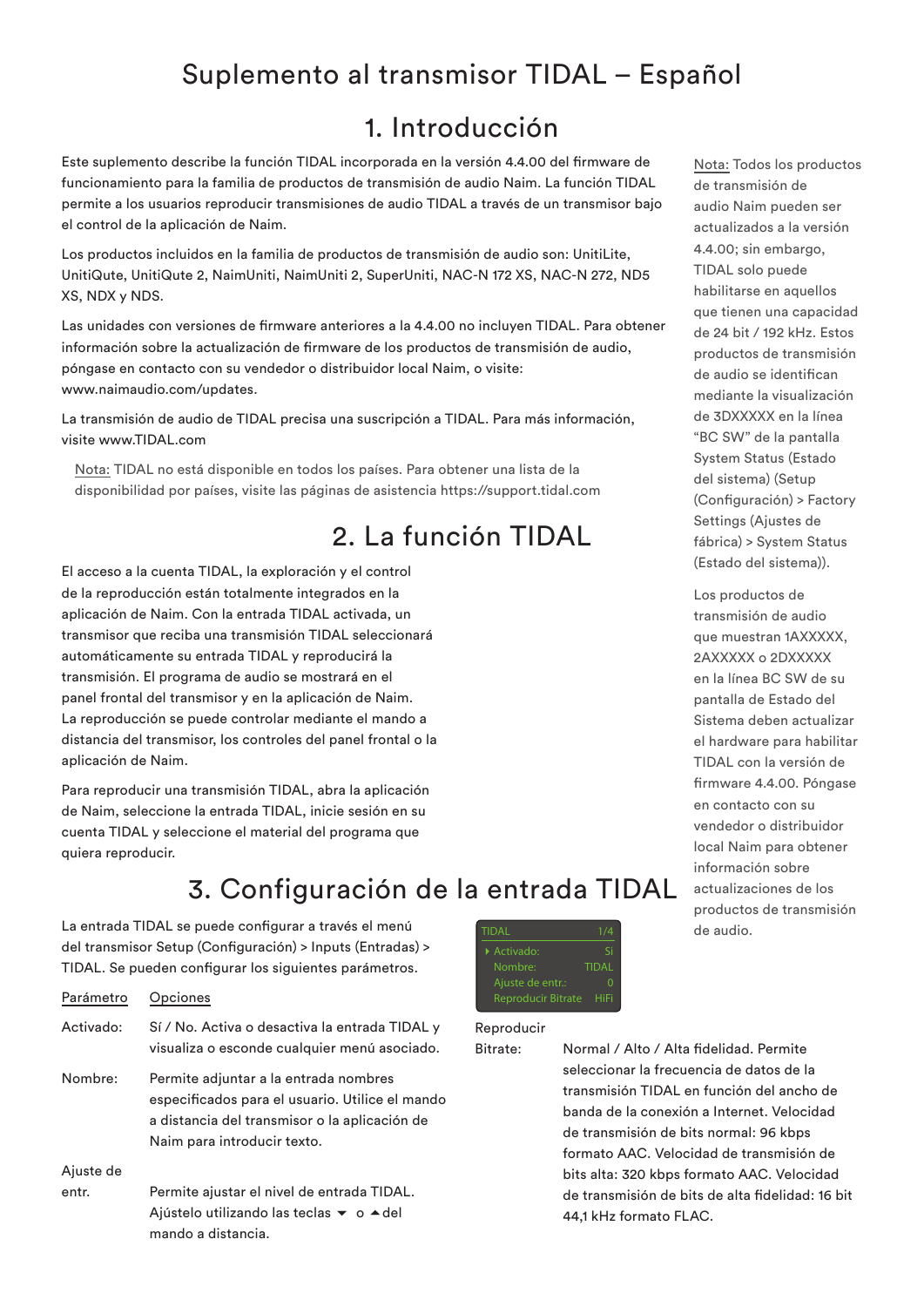### Supplemento streamer TIDAL – Italiano

#### 1. Introduzione

In queste pagine viene descritta la funzione TIDAL inclusa nella versione 4.4.00 del firmware presente nella gamma degli streamer Naim. La funzione TIDAL consente di riprodurre gli streaming TIDAL da uno streamer Naim controllato dalla app Naim.

I prodotti appartenenti a tale gamma sono i seguenti: UnitiLite, UnitiQute, UnitiQute 2, NaimUniti, NaimUniti 2, SuperUniti, NAC-N 172 XS, NAC-N 272, ND5 XS, NDX e NDS.

I prodotti con versioni precedenti alla 4.4.00 non includono TIDAL. Se desiderate avere informazioni sul firmware dei prodotti streamer, contattate il vostro rivenditore Naim, il distributore o visitate il sito: www.naimaudio.com/updates.

Per ricevere gli streaming TIDAL è necessario un abbonamento. Maggiori informazioni su www.tidal.com.

Nota: TIDAL non è disponibile in tutti i paesi. Per conoscere i paesi in cui è disponibile, si vedano le pagine specifiche sul sito: https://support.tidal.com.

### 2. La funzione TIDAL

L'accesso a TIDAL, nonché le funzioni di scorrimento e di controllo della riproduzione sono integrate nella app Naim. Quando l'ingresso TIDAL è attivo, il dispositivo che riceve lo streaming TIDAL seleziona automaticamente quell'ingresso e riproduce l'audio. Il programma audio viene visualizzato sul pannello frontale dello streamer e sulla app Naim. La riproduzione può essere controllata con il telecomando, i tasti del pannello frontale o con la app Naim.

Per riprodurre uno streaming TIDAL aprite la app Naim, selezionate l'ingresso TIDAL e scegliete cosa riprodurre.

Nota: Tutti i prodotti Naim della gamma Streamer possono essere aggiornati con la versione 4.4.00 del firmware, ma TIDAL può essere abilitato solo sui dispositivi a 24 bit/192 kHz. Se viene visualizzato 3DXXXXX nella riga "BC SW" dello schermo di stato del sistema (Impostazioni > Impostazioni di fabbrica > Stato del sistema) significa che lo streamer è a 24 bit/192 kHz.

Gli streamer sui quali compare 1AXXXXX, 2AXXXXX o 2DXXXXX nella riga BC SW nella schermata dello Stato del sistema richiedono un aggiornamento hardware per abilitare TIDAL con la versione 4.4.00 del firmware. Per maggiori informazioni su questi aggiornamenti, contattate il vostro rivenditore o il distributore Naim.

# 3. Configurazione dell'ingresso TIDAL

L'ingresso TIDAL può essere configurato dal menù Impostazioni > Ingressi > Menù TIDAL. È possibile configurare i seguenti parametri.

| Parametro Opzioni |                                                                                           |
|-------------------|-------------------------------------------------------------------------------------------|
| Attivo:           | Sì / No. Attiva o disattiva l'ingresso TIDAL e<br>visualizza o nasconde i menù associati. |
| Nomo:             | Consonto di essociaro all'ingresso usor nam-                                              |

Nome: Consente di associare all'ingresso user name specifici dell'utente. Utilizzate il telecomando o la app Naim per inserire un testo.

#### Regolazione

ingresso: Consente di regolare il livello dell'ingresso TIDAL. Regolare utilizzando il telecomando  $(\blacktriangleright)$  o il tasto  $(\blacktriangle)$ .



#### Bitrate

riproduzione: Normale / Alto / HiFi. Consente di selezionare il rate dello streaming TIDAL per adeguarsi alla larghezza di banda della connessione Internet. Bitrate normale 96kbps Formato AAC. Bitrate alto: 320 kbps Formato AAC.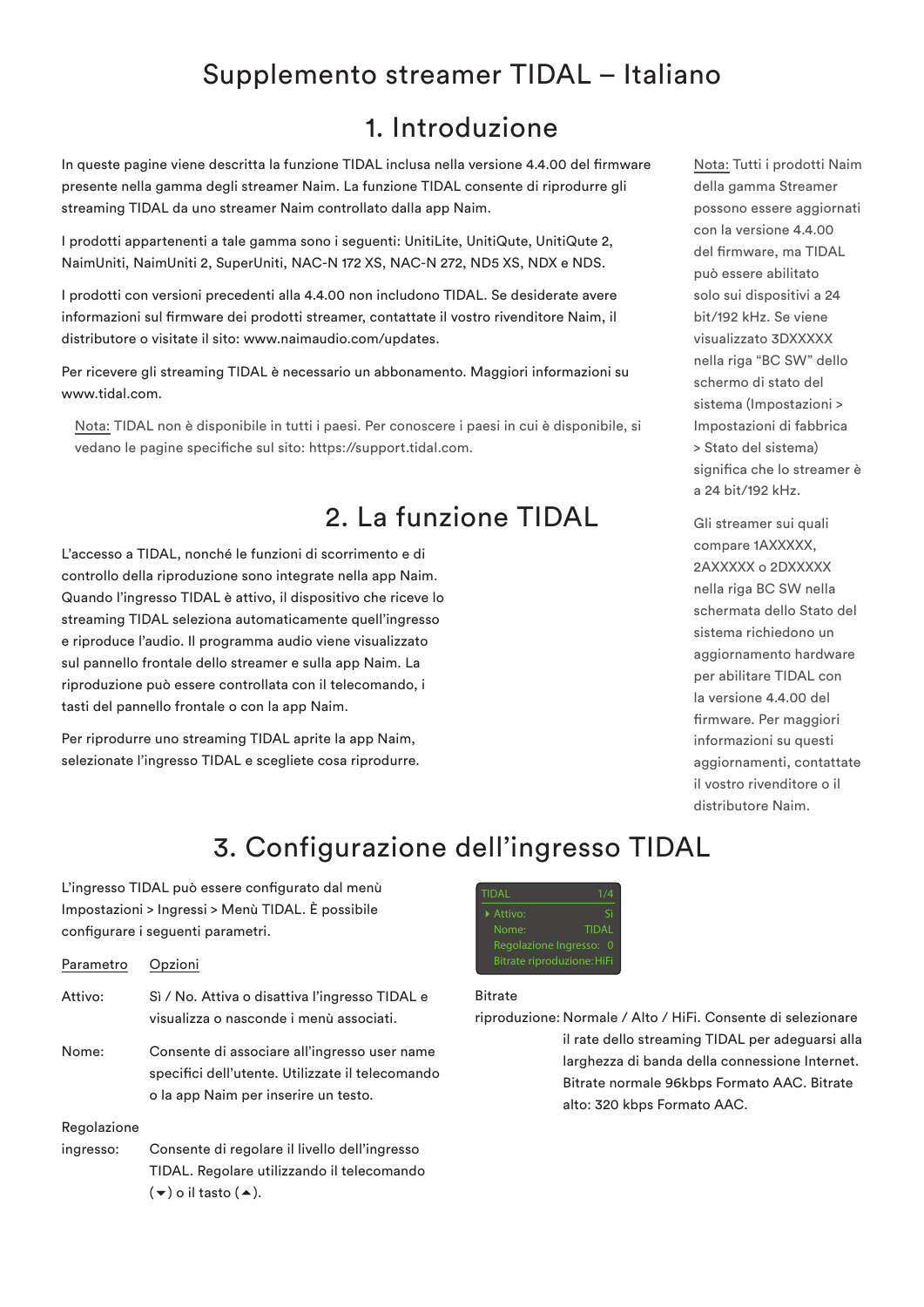# Dodatek dotyczący strumieniowania TIDAL – Polski

# 1. Wprowadzenie

W niniejszym dodatku opisano funkcję TIDAL wprowadzoną w wersji 4.4.00 oprogramowania układowego rodziny urządzeń strumieniujących Naim. Funkcja TIDAL pozwala użytkownikom odtwarzać strumienie TIDAL za pomocą urządzenia strumieniującego Naim sterowanego z aplikacji Naim.

Produkty należące do rodziny urządzeń strumieniujących to: UnitiLite, UnitiQute, UnitiQute 2, NaimUniti, NaimUniti 2, SuperUniti, NAC-N 172 XS, NAC-N 272, ND5 XS, NDX i NDS.

Urządzenia z programowaniem układowym w wersji starszej niż 4.4.00 nie mają funkcji TIDAL. Informacje o aktualizowaniu oprogramowania układowego urządzeń strumieniujących można uzyskać u lokalnego sprzedawcy lub dystrybutora bądź też odwiedzając witrynę: www.naimaudio.com/updates.

Odtwarzanie strumieniowe TIDAL wymaga subskrypcji TIDAL. Więcej informacji dotyczących tego rozwiązania można znaleźć na stronie: www.tidal.com

Uwaga: Usługa TIDAL jest dostępna w wybranych krajach. Listę krajów, w których oferowana jest usługa, można znaleźć na stronie: https://support.tidal.com

# 2. Funkcja TIDAL

Dostęp do konta TIDAL, przeglądanie i sterowanie odtwarzaniem są w pełni zintegrowane z aplikacją Naim. Po włączeniu wejścia TIDAL klient strumieniowania, gdy tylko wykryje strumień TIDAL, automatycznie przełączy się na wejście TIDAL i rozpocznie odtwarzanie. Informacja o przesyłanym strumieniowo programie audio pojawi się na panelu przednim oraz w aplikacji Naim. Odtwarzaniem można sterować za pomocą pilota zdalnego sterowania, przycisków na panelu przednim lub aplikacji Naim.

Aby odtwarzać strumień TIDAL, otwórz aplikację Naim, wybierz wejście TIDAL, zaloguj się na swoje konto TIDAL i wybierz materiał, który chcesz odtwarzać.

Uwaga: We wszystkich urządzeniach strumieniujących Naim można zaktualizować oprogramowanie układowe do wersji 4.4.00, jednak funkcja TIDAL będzie działać tylko w modelach obsługujących strumieniowanie 24 bit/192 kHz. Urządzenia spełniające to wymaganie wyświetlają "3DXXXXX" w wierszu "BC SW" ekranu statusu systemu (Setup > Factory Settings > System Status).

Urządzenia strumieniujące, które wyświetlają 1AXXXXX, 2AXXXXX lub 2DXXXXX w wierszu BC SW statusu systemu wymagają modernizacji sprzętowej, umożliwiającej obsługę TIDAL przez oprogramowania układowe w wersji 4.4.00. Skontaktuj się z lokalnym sprzedawcą lub dystrybutorem Naim, aby uzyskać informacje o możliwościach modernizacji sprzętowej urządzeń strumieniujących Naim.

# 3. Konfigurowanie wejścia TIDAL

Wejście TIDAL urządzenia strumieniującego można skonfigurować wybierając kolejno Setup (Konfiguracja) > Inputs (Wejścia) > TIDAL. Można określić następujące parametry.

| Parametr | Opcie                                                                                                              |
|----------|--------------------------------------------------------------------------------------------------------------------|
| Enabled: | Yes / No (Tak / Nie). Włączanie i wyłączanie<br>wejścia TIDAL oraz wyświetlanie lub<br>ukrywanie powiązanych menu. |
| Name:    | Umożliwia przypisanie wejściu własnej nazwy.<br>Do wprowadzenia tekstu użyj pilota lub<br>aplikacji Naim.          |

4Enabled: Yes Name: TIDAL

- Input Trim: Umożliwia regulację poziomu głośności dla wejścia TIDAL. Ustaw za pomocą przycisków  $\overline{\phantom{a}}$  i  $\overline{\phantom{a}}$  na pilocie.
- Play Bitrate: Normal / High / HiFi (Normalna / Wysoka / HiFi). Umożliwia wybór szybkości transmisji dla strumienia TIDAL dostosowanej do parametrów łącza internetowego. Normalna: 96 kb/s, format ACC Wysoka: 320 kb/s, format ACC HIFi: 16 bit 44,1 kHz, format FLAC.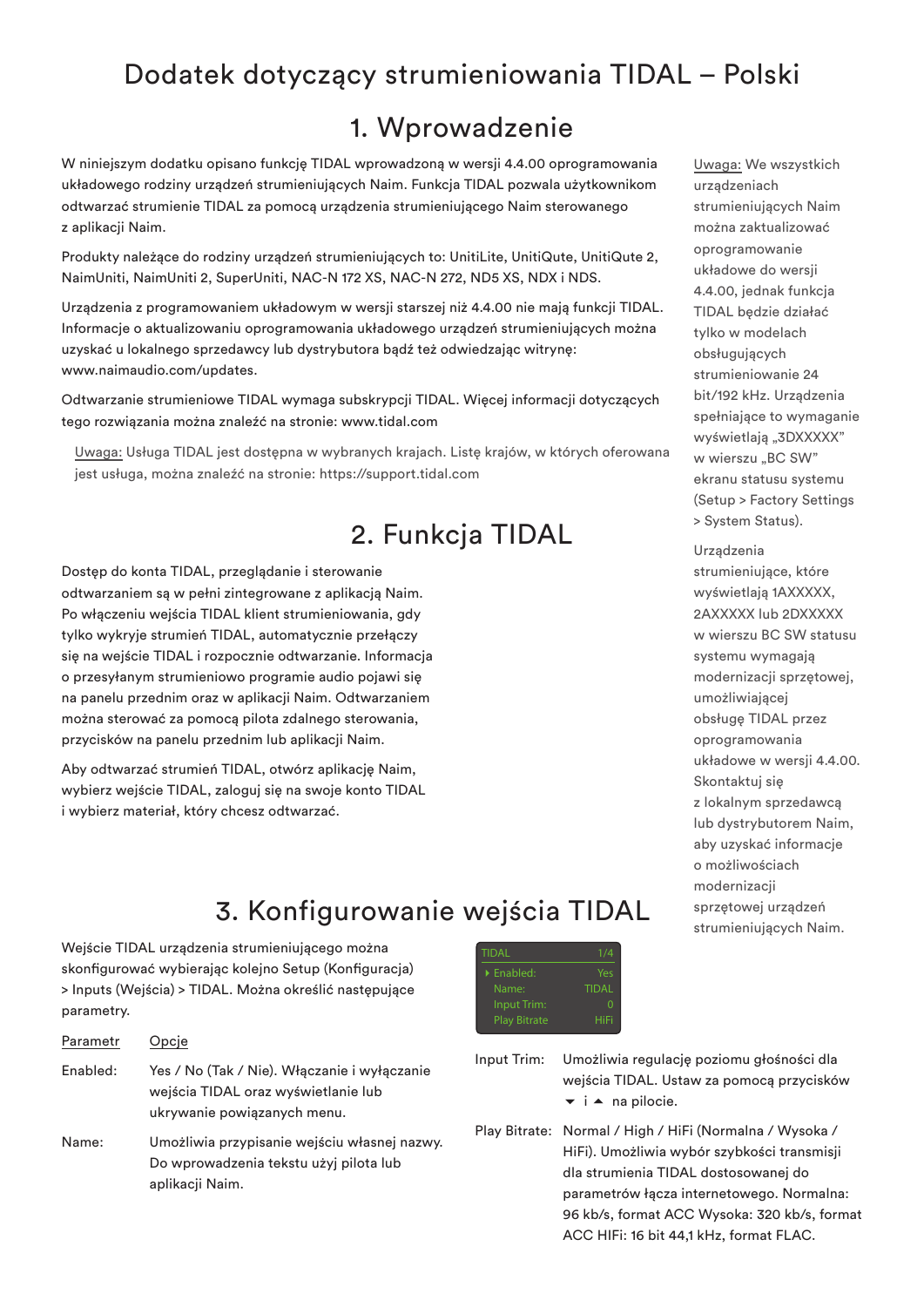### Приложение по стримеру TIDAL – Русский

#### 1. Введение

В этом приложении описана функция TIDAL, встроенная в версию 4.4.00 прошивки серии стримеров Naim. Функция TIDAL позволяет пользователям воспроизводить аудиопотоки TIDAL с помощью стримера Naim, управляя воспроизведением через приложение Naim.

Изделия этой серии стримеров: UnitiLite, UnitiQute, UnitiQute 2, NaimUniti, NaimUniti 2, SuperUniti, NAC-N 172 XS, NAC-N 272, ND5 XS, NDX и NDS.

Устройства с прошивкой более ранних версий, чем 4.4.00, не имеют встроенной функции TIDAL. Для получения информации об обновлении прошивки вашего стримера свяжитесь с розничным продавцом или дистрибьютором компании Naim, либо посетите сайт www.naimaudio.com/updates.

Для потокового воспроизведения с сервиса TIDAL необходима подписка на TIDAL. Для получения более подробной информации посетите веб-сайт: www.TIDAL.com

Примечание: Сервис TIDAL доступен не во всех странах. Чтобы ознакомиться со списком стран, в которых доступен сервис, посетите страницы службы поддержки по адресу: https://support.tidal.com

#### 2. Функции TIDAL

Такие функции TIDAL, как доступ к учетной записи, управление загрузкой и воспроизведением, полностью интегрированы в приложении Naim. Если вход TIDAL активирован, и стример принимает поток TIDAL, вход TIDAL будет выбран автоматически, и стример начнет воспроизведение потока. Аудиопрограмма будет отображаться на передней панели стримера и в приложении Naim. Воспроизведением можно управлять с помощью пульта дистанционного управления стримера, кнопок на передней панели или приложения Naim.

Чтобы воспроизвести поток TIDAL, откройте приложение Naim, выберите вход TIDAL, войдите в учетную запись TIDAL и выберите программу, которую хотите воспроизвести.

3. Настройка входа TIDAL

Вход TIDAL можно настроить с помощью меню стримера Настройка > Входы > TIDAL. Следующие параметры могут быть настроены.

Параметр Опции

Активирован: Да / Нет. Включает или выключает вход TIDAL, отображает или скрывает любые связанные меню.

- Имя: Устанавливает выбранные пользователем имена для входа. Для ввода текста используйте пульт управления стримера или приложение Naim.
- Подстр вх: Позволяет настроить уровень входа TIDAL. Настройка осуществляется с помощью кнопок  $\blacktriangledown$  или  $\blacktriangle$  на пульте управления.



#### Битрейт

проигрывания: Нормальный / Высокий / HiFi. Позволяет выбрать скорость передачи потока TIDAL с учетом пропускной способности канала доступа к Интернету. Нормальный битрейт: 96 кбит/с в формате AAC. Высокий битрейт: 320 кбит/с в формате AAC. Битрейт HiFi: 16 бит, 44,1 кГц в формате FLAC.

Примечание: Прошивка всех стримеров Naim может быть обновлена до версии 4.4.00, но сервис TIDAL можно подключить только на устройствах, совместимых с форматом 24 бит/192 кГц. В строке «BC SW» окна «Статус системы» (System Status) таких стримеров отображается «3DXXXXX» (Настройка > Заводские настройки > Статус системы).

Для подключения сервиса TIDAL с прошивкой версии 4.4.00 стримерам, у которых в строке «BC SW» окна «Статус системы» (System Status) указано «1AXXXXX», «2AXXXXX» или «2DXXXXX», требуется модернизация аппаратных средств. Для получения информации об обновлении стримеров свяжитесь с вашим местным розничным продавцом или дистрибьютором Naim.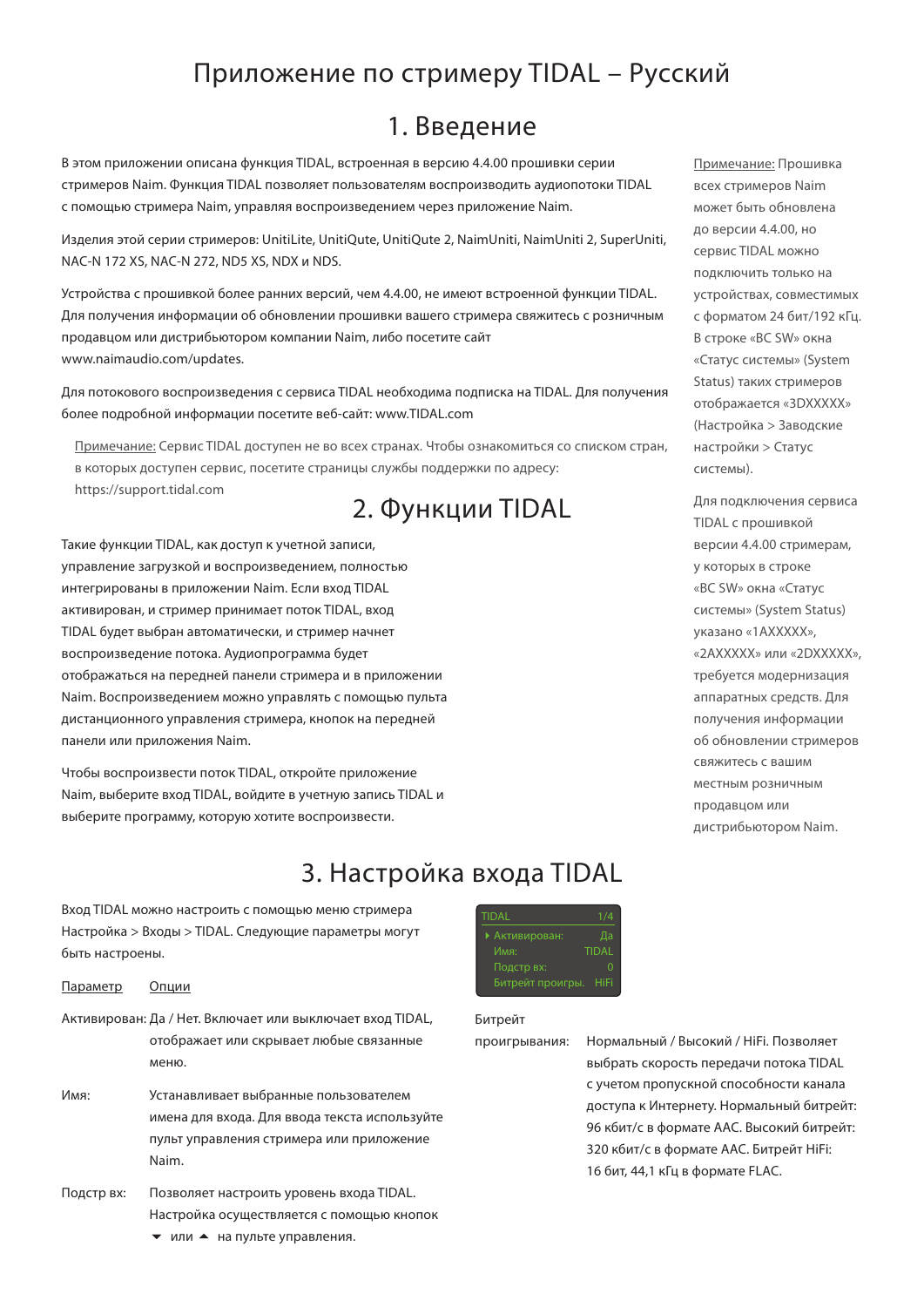### TIDAL流媒体播放器补充说明-中文

#### 1.简介

本补充描述了4.4.00版Naim流媒体播放器系列产品操作固件配置的TIDAL功能。使用TIDAL功 能,用户可以通过Naim应用程序控制下的Naim流媒体播放器播放TIDAL音频流。

流媒体播放器系列产品包括:UnitiLite、UnitiQute、UnitiQute 2、NaimUniti、NaimUniti 2 、SuperUniti、NAC-N 172 XS、NAC-N 272、ND5 XS、NDX和NDS。

运行4.4.00之前版本固件的设备未配置TIDAL。有关流媒体播放器固件更新的信息,请联系您当地 的Naim零售商或经销商获取,或者访问:www.naimaudio.com/updates。

需要订阅TIDAL方可使用TIDAL音频流。欲了解更多信息,请访问:www.TIDAL.com。

注意: 并非在任何国家均可获取TIDAL。请访问支持页面:https://support.tidal.com了解可获 取该产品的国家列表。

### 2.TIDAL功能

TIDAL帐户访问、浏览和播放控制已全部集成到Naim应用程 序中。启用TIDAL输入后,接收TIDAL流的流媒体播放器将自 动选择其已配置的TIDAL输入并播放该音频流。流媒体播放器 前面板和Naim应用程序将显示音频节目。可以使用流媒体播 放器的手持遥控器、其前面板控制按钮或Naim应用程序来控 制回放。

如需播放TIDAL音频流,请打开Naim应用程序,选择TIDAL 输入,登录到您的TIDAL帐户,然后选择需播放的节目。

注意: 所有Naim流媒 体播放器产品均可更新 到4.4.00版固件,但是 TIDAL仅可在同样能够播 放24bit/192kHz文件的 设备上启用。此等流媒体 播放器可以通过其系统状 态屏幕(设置>出厂设置> 系统状态) "BC SW"行 显示"3DXXXXX"进行 识别。

在其系统状态屏 幕"BC SW"行显 示"1AXXXXX" 、"2AXXXXX" 或"2DXXXXX"的流媒 体播放器必须更新硬件方 可使用配置有4.4.00版固 件的TIDAL产品。请联系 您当地的Naim零售商或经 销商以获取关于流媒体播 放器的更新信息。

#### 3.设置TIDAL输入

可以通过流媒体播放器的"设置>输入>TIDAL菜单"设置 TIDAL输入。可配置以下参数。

- 参数 选项
- 启用: 是/否。打开或关闭TIDAL输入,显示或隐藏相 关菜单。
- 名称: 启用需与输入关联的用户指定名称。用流媒体播 放器遥控器或Naim应用程序输入文字。
- 输入微调: 启用需调节的TIDAL输入等级。用遥控器▼键或 5键进行调节。
- 播放比特率 正常/高/高保真。通过此功能可以选择TIDAL流 数据速率,以适应互联网连接带宽。普通位速 率:96kbps AAC格式。高位速率:320kbps AAC格式。高保真位速率:16位44.1kHz FLAC格式。

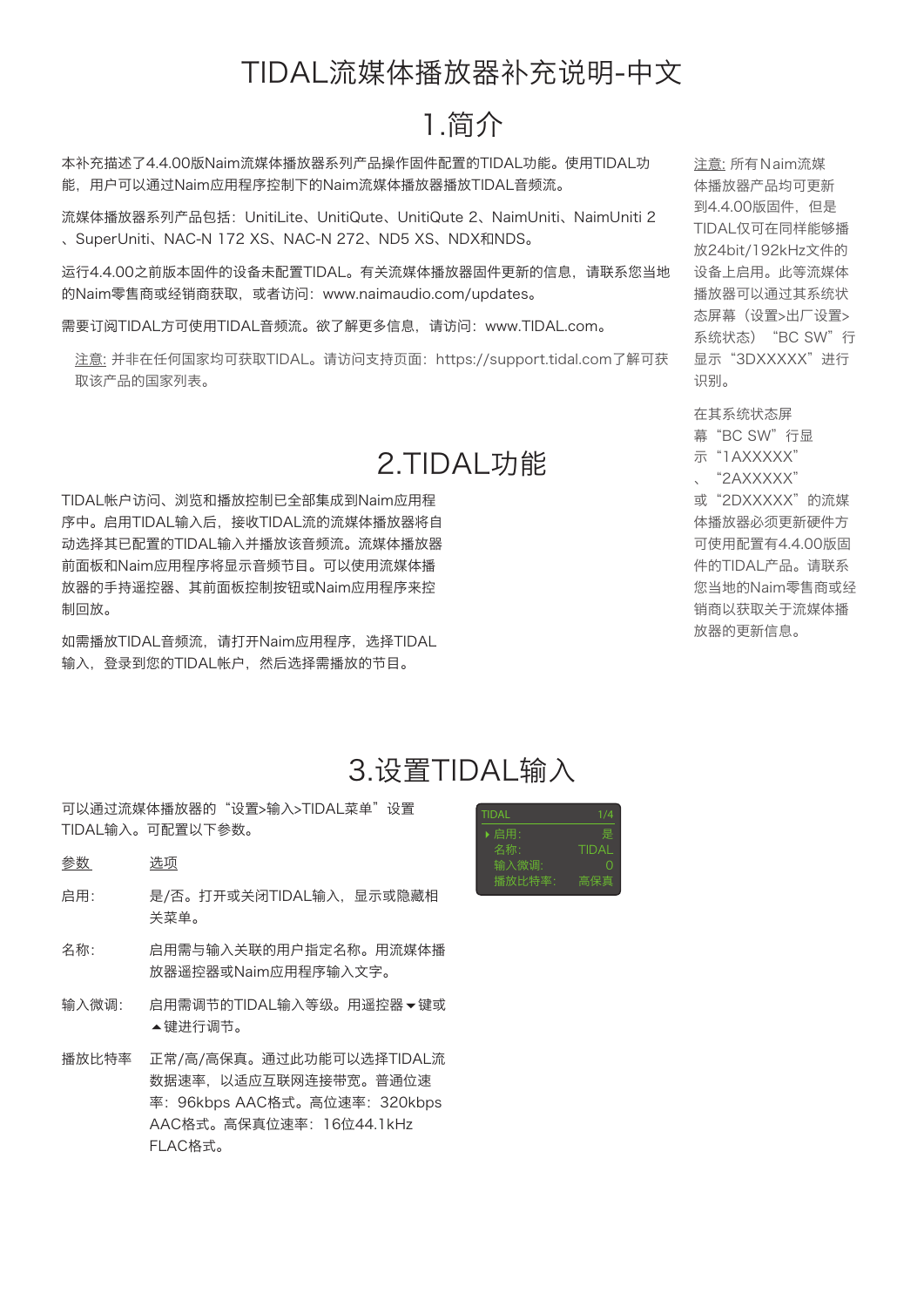# 스트리머 TIDAL 보충 설명서 – 한국어

# 1. 소개

이 보충 설명서에서는 Naim 스트리머 제품군의 작동 펌웨어 4.4.00 버전에 포함된 TIDAL 기능을 설명합니다. 사용자는 TIDAL 기능을 통해 Naim 앱의 제어를 사용하여 Naim 스트리머를 통해 오디오 스트림을 재생할 수 있습니다.

스트리머 제품군에 포함된 제품은 UnitiLite, UnitiQute, UnitiQute 2, NaimUniti, NaimUniti 2, SuperUniti, NAC-N 172 XS, NAC-N 272, ND5 XS, NDX 및 NDS입니다.

4.4.00 이전 펌웨어 버전이 설치된 장치에는 TIDAL이 없습니다. 스트리머 펌웨어 업데이트에 대한 자세한 내용은 해당 지역의 Naim 판매점 또는 유통업체에 문의하거나 www.naimaudio.com/ updates를 참조하십시오.

TIDAL 스트리밍에는 TIDAL 계정이 필요합니다. 자세한 내용은 www.TIDAL.com을 참조하십시오.

참고: TIDAL은 일부 국가에서 사용할 수 없습니다. 사용 가능한 국가의 목록은 https://support. tidal.com의 지원 페이지를 참조하십시오.

### 2. TIDAL 기능

TIDAL 계정 접근, 찾아보기 및 재생 제어가 Naim 앱에 완전히 통합되어 있습니다. TIDAL 입력을 사용하는 경우, 스트리머에서 TIDAL 스트림이 수신되면 자동으로 TIDAL 입력이 선택되고 스트림이 재생됩니다. 오디오 프로그램이 스트리머 전면 패널 및 Naim 앱에 표시됩니다. 재생은 스트리머 리모콘, 전면 패널 제어부 또는 Naim 앱을 사용하여 제어할 수 있습니다.

TIDAL 스트림을 재생하려면 Naim 앱을 열고 TIDAL 입력을 선택한 후 TIDAL 계정으로 로그인하고 프로그램을 골라 재생하십시오.

참고: 모든 Naim 스트리머 제품은 펌웨어 버전 4.4.00 으로 업데이트할 수 있지만, TIDAL은 24비트/192kHz 도 지원되는 장치에서만 활성화할 수 있습니다. 이 스트리머는 시스템 상태 화면(설정 > 출고 시 초기 설정 > 시스템 상태)의 "BC SW" 줄에 3DXXXXX라고 표시되어 있습니다.

시스템 상태 화면의 BC SW 줄에 1AXXXXX, 2AXXXXX 또는 2DXXXXX라고 표시된 스트리머는 펌웨어 버전 4.4.00으로 TIDAL을 활성화하려면 하드웨어를 업데이트해야 합니다. 스트리머 업데이트에 대한 내용은 해당 지역의 Naim 판매점이나 유통업체에 문의하십시오.

#### 3. TIDAL 입력 구성

TIDAL 입력은 스트리머의 설정 > 입력 > TIDAL 메뉴를 통해 구성할 수 있습니다. 다음의 매개변수를 구성할 수 있습니다.

| 매개변수 | 옵션 |  |
|------|----|--|
|      |    |  |

- 사용: 예/아니오. TIDAL 입력을 켜거나 끄고 모든 관련 메뉴를 표시하거나 숨깁니다.
- 이름: 입력에 사용자가 원하는 이름을 지정할 수 있습니다. 스트리머 리모콘이나 Naim 앱을 사용하여 텍스트를 입력합니다.
- 입력값 조절: TIDAL 입력의 수준을 조정할 수 있습니다. 리모콘의  $\blacktriangleright$  또는 ▲ 버튼을 사용하여 조절합니다.
- 재생 비트레이트: 일반 / 높음 / 하이파이. TIDAL 스트림 데이터의 비트레이트를 인터넷 대역폭에 맞게 선택할 수 있습니다. 일반 비트레이트: 96kbps AAC 형식. 높은 비트레이트: 320kbps AAC 형식. 하이파이 비트레이트: 16비트 44.1kHz FLAC 형식.